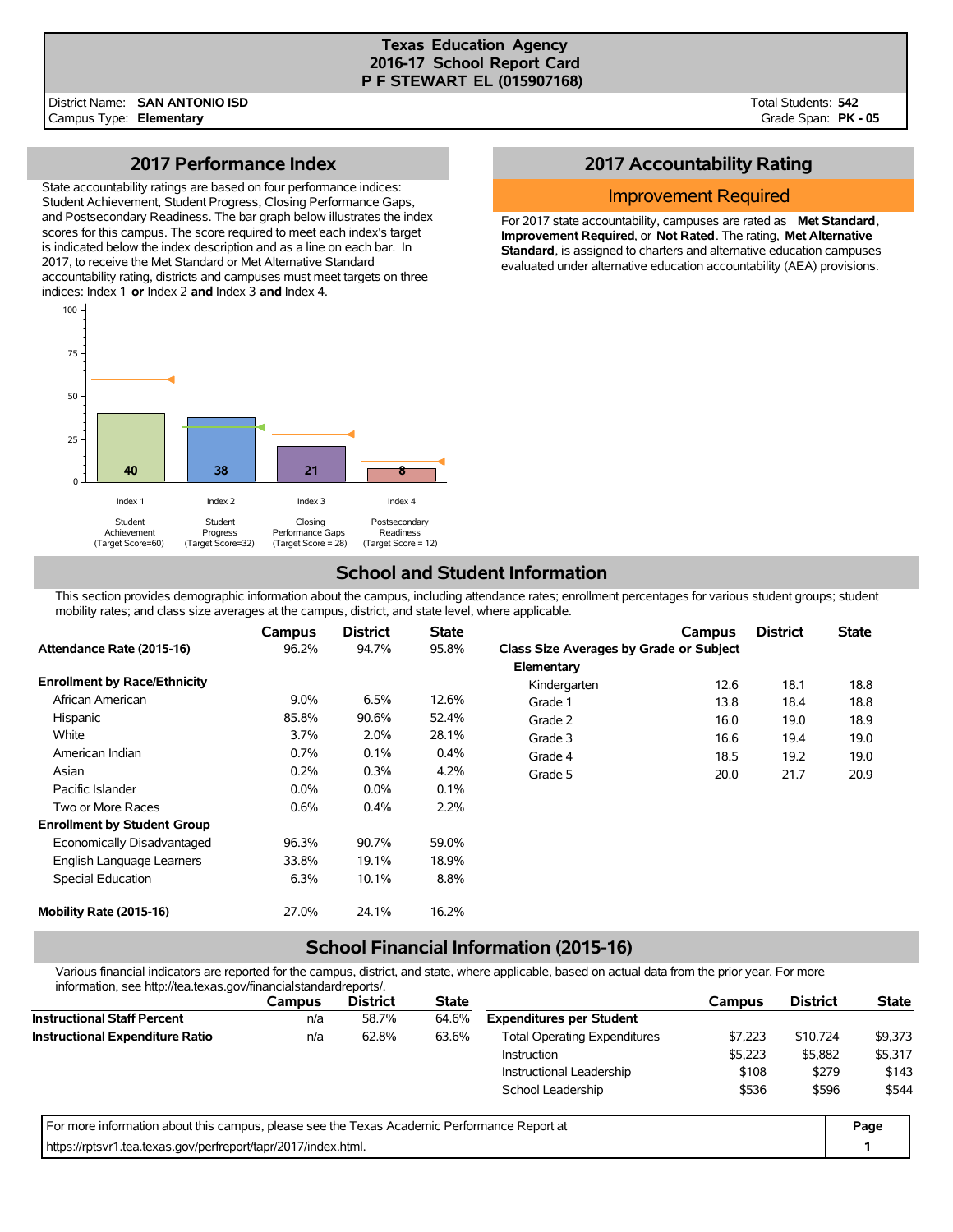| <b>Texas Education Agency</b> | <b>P F STEWART EL (015907168)</b> |  |
|-------------------------------|-----------------------------------|--|
| 2016-17 School Report Card    | <b>SAN ANTONIO ISD</b>            |  |

|                                                                             |      |              |     |                            |               |               |        |                          |        |                 | Two or                   |               |
|-----------------------------------------------------------------------------|------|--------------|-----|----------------------------|---------------|---------------|--------|--------------------------|--------|-----------------|--------------------------|---------------|
|                                                                             |      |              |     | All                        | African       |               |        | American                 |        | <b>Pacific</b>  | <b>More</b>              | Econ          |
|                                                                             |      | <b>State</b> |     | District Students American |               | Hispanic      | White  | Indian                   | Asian  | <b>Islander</b> | Races                    | <b>Disadv</b> |
| STAAR Percent at Approaches Grade Level or Above (Sum of All Grades Tested) |      |              |     |                            |               |               |        |                          |        |                 |                          |               |
| All Subjects                                                                | 2017 | 75%          | 58% | 40%                        | 47%           | 39%           | $\ast$ | $\ast$                   | $\ast$ |                 |                          | 40%           |
|                                                                             | 2016 | 75%          | 59% | 40%                        | 36%           | 40%           | $\ast$ | 63%                      | $\ast$ |                 | $\overline{a}$           | 40%           |
| Reading                                                                     | 2017 | 72%          | 54% | 39%                        | 48%           | 37%           | $\ast$ | *                        | $\ast$ |                 | $\blacksquare$           | 38%           |
|                                                                             | 2016 | 73%          | 57% | 38%                        | 36%           | 38%           | $\ast$ | $\ast$                   | $\ast$ |                 | $\overline{\phantom{a}}$ | 38%           |
| <b>Mathematics</b>                                                          | 2017 | 79%          | 61% | 46%                        | 48%           | 46%           | $\ast$ | $\ast$                   | $\ast$ |                 | $\overline{a}$           | 46%           |
|                                                                             | 2016 | 76%          | 60% | 45%                        | 36%           | 46%           | $\ast$ | $\ast$                   | $\ast$ |                 | $\overline{a}$           | 45%           |
| Writing                                                                     | 2017 | 67%          | 49% | 31%                        | $\ast$        | 28%           | $\ast$ | $\overline{\phantom{a}}$ | $\ast$ |                 | $\overline{\phantom{a}}$ | 30%           |
|                                                                             | 2016 | 69%          | 51% | 25%                        | $\ast$        | 20%           | $\ast$ | $\ast$                   |        |                 | $\overline{\phantom{a}}$ | 24%           |
| Science                                                                     | 2017 | 79%          | 63% | 36%                        | $\ast$        | 35%           | $\ast$ | $\ast$                   |        |                 | $\overline{\phantom{a}}$ | 36%           |
|                                                                             | 2016 | 79%          | 65% | 44%                        | $\ast$        | 48%           |        | $\ast$                   |        |                 | $\overline{\phantom{a}}$ | 44%           |
| STAAR Percent at Meets Grade Level (Sum of All Grades Tested)               |      |              |     |                            |               |               |        |                          |        |                 |                          |               |
|                                                                             |      | 48%          | 27% | 7%                         | $\ast$        | 8%            | $\ast$ | $\ast$                   | $\ast$ |                 |                          | 7%            |
| Two or More Subjects 2017                                                   |      |              |     | 8%                         | $\ast$        | 9%            | $\ast$ | $\ast$                   | $\ast$ |                 | $\overline{a}$           |               |
|                                                                             | 2016 | 45%          | 24% |                            |               |               | $\ast$ | $\ast$                   | $\ast$ |                 |                          | 8%            |
| Reading                                                                     | 2017 | 48%          | 29% | 12%                        | 24%<br>$\ast$ | 11%           | $\ast$ | $\ast$                   | $\ast$ |                 | $\overline{a}$           | 12%           |
|                                                                             | 2016 | 46%          | 26% | 11%                        |               | 12%           | $\ast$ | $\ast$                   | $\ast$ |                 | $\blacksquare$           | 11%           |
| <b>Mathematics</b>                                                          | 2017 | 48%          | 26% | 17%                        | $\ast$        | 18%           | $\ast$ | $\ast$                   | $\ast$ |                 | $\blacksquare$           | 17%           |
|                                                                             | 2016 | 43%          | 23% | 12%                        | $\ast$        | 13%<br>$\ast$ | $\ast$ |                          | $\ast$ |                 | $\overline{a}$           | 12%<br>$\ast$ |
| Writing                                                                     | 2017 | 38%          | 21% | 6%                         | $\ast$        |               |        |                          |        |                 | $\blacksquare$           |               |
|                                                                             | 2016 | 41%          | 23% | 9%                         | $\ast$        | 9%            | $\ast$ | $\ast$                   |        |                 | $\blacksquare$           | 9%            |
| Science                                                                     | 2017 | 52%          | 29% | 8%                         | $\ast$        | 10%           | $\ast$ | $\ast$                   |        |                 | $\overline{\phantom{a}}$ | 9%            |
|                                                                             | 2016 | 47%          | 28% | 8%                         | $\ast$        | 9%            |        | $\ast$                   |        |                 |                          | 7%            |
| STAAR Percent at Masters Grade Level (Sum of All Grades Tested)             |      |              |     |                            |               |               |        |                          |        |                 |                          |               |
| All Subjects                                                                | 2017 | 20%          | 9%  | 4%                         | $\ast$        | 5%            | $\ast$ | $\ast$                   | $\ast$ |                 |                          | 4%            |
|                                                                             | 2016 | 18%          | 8%  | 4%                         | *             | 4%            | $\ast$ | $\ast$                   | $\ast$ |                 | $\overline{a}$           | 4%            |
| Reading                                                                     | 2017 | 19%          | 8%  | 3%                         | $\ast$        | 3%            | $\ast$ | $\ast$                   | $\ast$ |                 | $\overline{a}$           | 3%            |
|                                                                             | 2016 | 17%          | 7%  | 5%                         | $\ast$        | 5%            | $\ast$ | $\ast$                   | $\ast$ |                 | $\blacksquare$           | 5%            |
| <b>Mathematics</b>                                                          | 2017 | 23%          | 10% | 7%                         | $\ast$        | 8%            | $\ast$ | $\ast$                   | $\ast$ |                 | $\blacksquare$           | 7%            |
|                                                                             | 2016 | 19%          | 8%  | 3%                         | $\ast$        | 3%            | $\ast$ | $\ast$                   | $\ast$ |                 | $\overline{a}$           | 3%            |
| Writing                                                                     | 2017 | 12%          | 5%  | $\star$                    | $\ast$        | $\ast$        | $\ast$ |                          | $\ast$ |                 | $\overline{a}$           | $\ast$        |
|                                                                             | 2016 | 15%          | 6%  | $\star$                    | $\ast$        | $\ast$        | $\ast$ | $\ast$                   |        |                 | $\overline{\phantom{a}}$ | $\ast$        |
| Science                                                                     | 2017 | 19%          | 7%  | $\star$                    | $\ast$        | $\ast$        | $\ast$ | $\ast$                   |        |                 | $\overline{a}$           |               |
|                                                                             | 2016 | 16%          | 7%  | $\star$                    |               | $\ast$        |        | $\ast$                   |        |                 |                          |               |
| <b>STAAR Percent Met or Exceeded Progress</b>                               |      |              |     |                            |               |               |        |                          |        |                 |                          |               |
| All Subjects                                                                | 2017 | 61%          | 53% | 56%                        | 53%           | 56%           | $\ast$ |                          | *      |                 |                          | 55%           |
|                                                                             | 2016 | 62%          | 55% | 61%                        | $\ast$        | 63%           | *      | $\ast$                   |        |                 |                          | 60%           |
| Reading                                                                     | 2017 | 59%          | 53% | 52%                        | $\ast$        | 51%           | *      | $\ast$                   | $\ast$ |                 | $\overline{a}$           | 51%           |
|                                                                             | 2016 | 60%          | 56% | 61%                        | $\ast$        | 61%           | $\ast$ | *                        |        |                 | $\blacksquare$           | 59%           |
| Mathematics                                                                 | 2017 | 64%          | 52% | 59%                        | $\ast$        | 61%           | $\ast$ |                          | $\ast$ |                 | $\overline{\phantom{a}}$ | 58%           |
|                                                                             | 2016 | 63%          | 54% | 61%                        | $\ast$        | 66%           | $\ast$ | $\ast$                   |        |                 |                          | 61%           |
|                                                                             |      |              |     |                            |               |               |        |                          |        |                 |                          |               |

For more information about this campus, please see the Texas Academic Performance Report at **Page Page** https://rptsvr1.tea.texas.gov/perfreport/tapr/2017/index.html. **2**

'?' Indicates that the data for this item were statistically improbable, or were reported outside a reasonable range. '-' Indicates zero observations reported for this group. '\*' Indicates results are masked due to small numbers to protect student confidentiality. 'n/a' Indicates data reporting is not applicable for this group.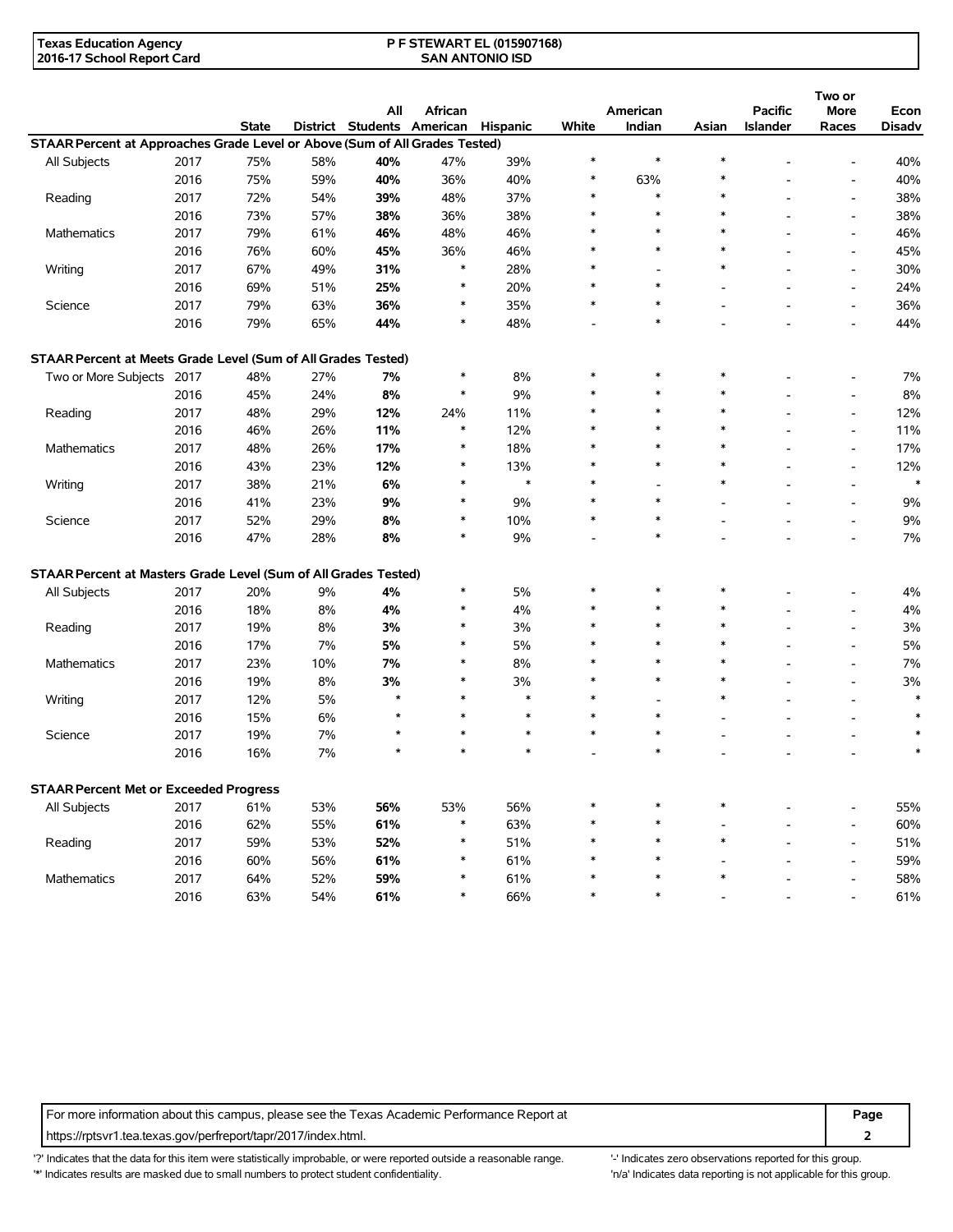#### **P F STEWART EL (015907168) SAN ANTONIO ISD**

|                                                                    |      |              |                 |     |                                   |                 |        |                    |        |                                   | Two or                   |                       |
|--------------------------------------------------------------------|------|--------------|-----------------|-----|-----------------------------------|-----------------|--------|--------------------|--------|-----------------------------------|--------------------------|-----------------------|
|                                                                    |      | <b>State</b> | <b>District</b> |     | <b>African</b><br>Campus American | <b>Hispanic</b> | White  | American<br>Indian | Asian  | <b>Pacific</b><br><b>Islander</b> | <b>More</b><br>Races     | Econ<br><b>Disadv</b> |
| <b>STAAR Percent Exceeded Progress</b>                             |      |              |                 |     |                                   |                 |        |                    |        |                                   |                          |                       |
| All Subjects                                                       | 2017 | 19%          | 14%             | 17% | 17%                               | 17%             | $\ast$ | ∗                  | $\ast$ |                                   |                          | 17%                   |
|                                                                    | 2016 | 17%          | 14%             | 20% | $\ast$                            | 22%             | *      | $\ast$             |        |                                   | $\overline{\phantom{a}}$ | 19%                   |
| Reading                                                            | 2017 | 17%          | 15%             | 12% | $\ast$                            | 11%             | $\ast$ | $\ast$             | $\ast$ |                                   | $\overline{\phantom{a}}$ | 11%                   |
|                                                                    | 2016 | 16%          | 15%             | 20% | ∗                                 | 21%             | $\ast$ | $\ast$             |        |                                   | $\overline{\phantom{a}}$ | 19%                   |
| Mathematics                                                        | 2017 | 20%          | 13%             | 22% | $\ast$                            | 23%             | $\ast$ | $\ast$             | $\ast$ |                                   | $\overline{\phantom{0}}$ | 23%                   |
|                                                                    | 2016 | 17%          | 13%             | 20% | $\ast$                            | 23%             | $\ast$ | $\ast$             |        |                                   |                          | 20%                   |
| Progress of Prior-Year Non-Proficient Students (Sum of Grades 4-8) |      |              |                 |     |                                   |                 |        |                    |        |                                   |                          |                       |
| Reading                                                            | 2017 | 35%          | 27%             | 18% | ∗                                 | 14%             | ∗      |                    |        |                                   |                          | 19%                   |
|                                                                    | 2016 | 35%          | 28%             | 19% | $\ast$                            | 21%             | *      | $\ast$             |        |                                   | $\overline{\phantom{a}}$ | 18%                   |
| <b>Mathematics</b>                                                 | 2017 | 43%          | 31%             | 24% | ∗                                 | 24%             | *      |                    |        |                                   |                          | 25%                   |
| <b>Students Success Initiative</b>                                 |      |              |                 |     |                                   |                 |        |                    |        |                                   |                          |                       |
| Grade 5                                                            |      |              |                 |     |                                   |                 |        |                    |        |                                   |                          |                       |
| Students Approaching Grade Level on First STAAR Administration     |      |              |                 |     |                                   |                 |        |                    |        |                                   |                          |                       |
| Reading                                                            | 2017 | 72%          | 53%             | 33% | $\ast$                            | 33%             | $\ast$ | $\ast$             |        |                                   |                          | 31%                   |
| <b>Mathematics</b>                                                 | 2017 | 81%          | 64%             | 42% | $\ast$                            | 41%             | $\ast$ | $\ast$             |        |                                   |                          | 41%                   |
| Students Requiring Accelerated Instruction                         |      |              |                 |     |                                   |                 |        |                    |        |                                   |                          |                       |
| Reading                                                            | 2017 | 28%          | 47%             | 67% | 56%                               | 67%             | *      | ∗                  |        |                                   |                          | 69%                   |
| Mathematics                                                        | 2017 | 19%          | 36%             | 58% | 56%                               | 59%             | $\ast$ | $\ast$             |        |                                   |                          | 59%                   |
| <b>STAAR Cumulative Met Standard</b>                               |      |              |                 |     |                                   |                 |        |                    |        |                                   |                          |                       |
| Reading                                                            | 2017 | 81%          | 65%             | 51% | 67%                               | 48%             | $\ast$ | ∗                  |        |                                   |                          | 50%                   |
| <b>Mathematics</b>                                                 | 2017 | 87%          | 72%             | 53% | 56%                               | 52%             | ∗      | ∗                  |        |                                   | $\overline{\phantom{a}}$ | 53%                   |

For more information about this campus, please see the Texas Academic Performance Report at **Page** Page https://rptsvr1.tea.texas.gov/perfreport/tapr/2017/index.html. **3**

'?' Indicates that the data for this item were statistically improbable, or were reported outside a reasonable range. '' Indicates zero observations reported for this group. '\*' Indicates results are masked due to small numbers to protect student confidentiality. Ma' Indicates data reporting is not applicable for this group.